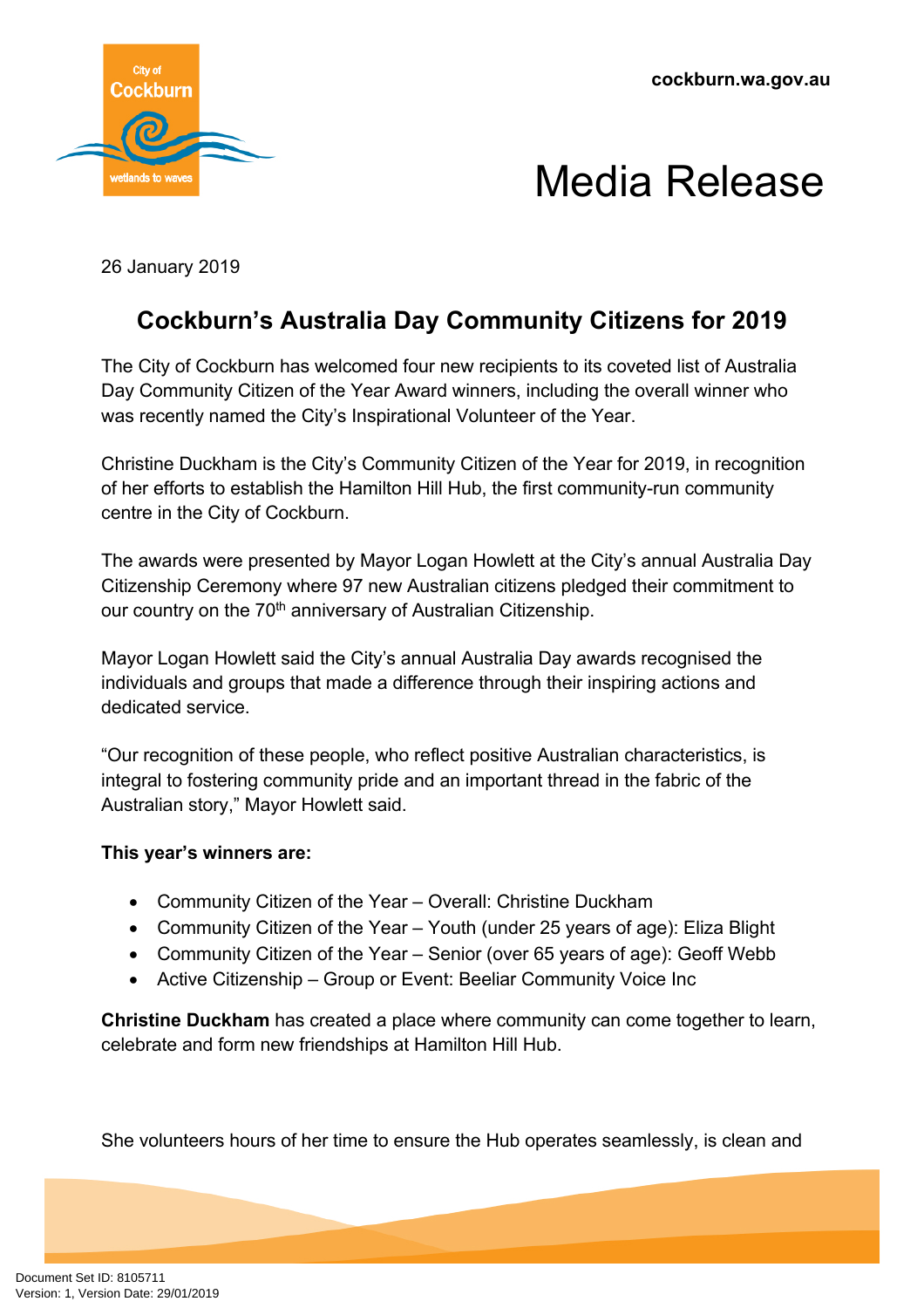



well organised and she makes everyone feel welcome and valued.

**Eliza Blight** is an energetic volunteer with the Cockburn Youth Advisory Collective (CYAC) and fundraises for Native ARC, a Bibra Lake wildlife rescue and rehabilitation centre.

She also helps organise local youth events including Battle of the Bands, FROSH Festival and the Youth ANZAC Parade and Service.

Since joining CYAC a year ago, she has significantly developed the volunteer group of young people aged 12-24 where her passion and skills as a leader are inspirational to her peers.

**Geoff Webb** has been instrumental in the realisation of Cockburn Community Mens Shed since joining the steering committee in 2011.

Geoff, named the City's 2017 Inspirational Volunteer of the Year, has a long history of active citizenship and volunteering in the community. His energy, commitment and tenacity to see the project come to fruition is inspiring, with the purpose-built shed opening in June 2018.

Geoff's deep commitment was motivated by the community's need for an inclusive community men's shed.

**Beeliar Community Voice** is a residents group whose purpose is to make Beeliar an exceptional community-focused suburb.

The committee, led by president Wendy Campbell and vice president Leah Bruce, works to build local participation and pride, and create a stronger sense of inclusiveness and wellbeing.

It strives to make the suburb safer and collaborates to promote a healthier environment, build relationships with businesses, the City of Cockburn, government agencies and other local community groups.

Along with meetings, it has held a twilight market, a seniors morning tea, clean-up day